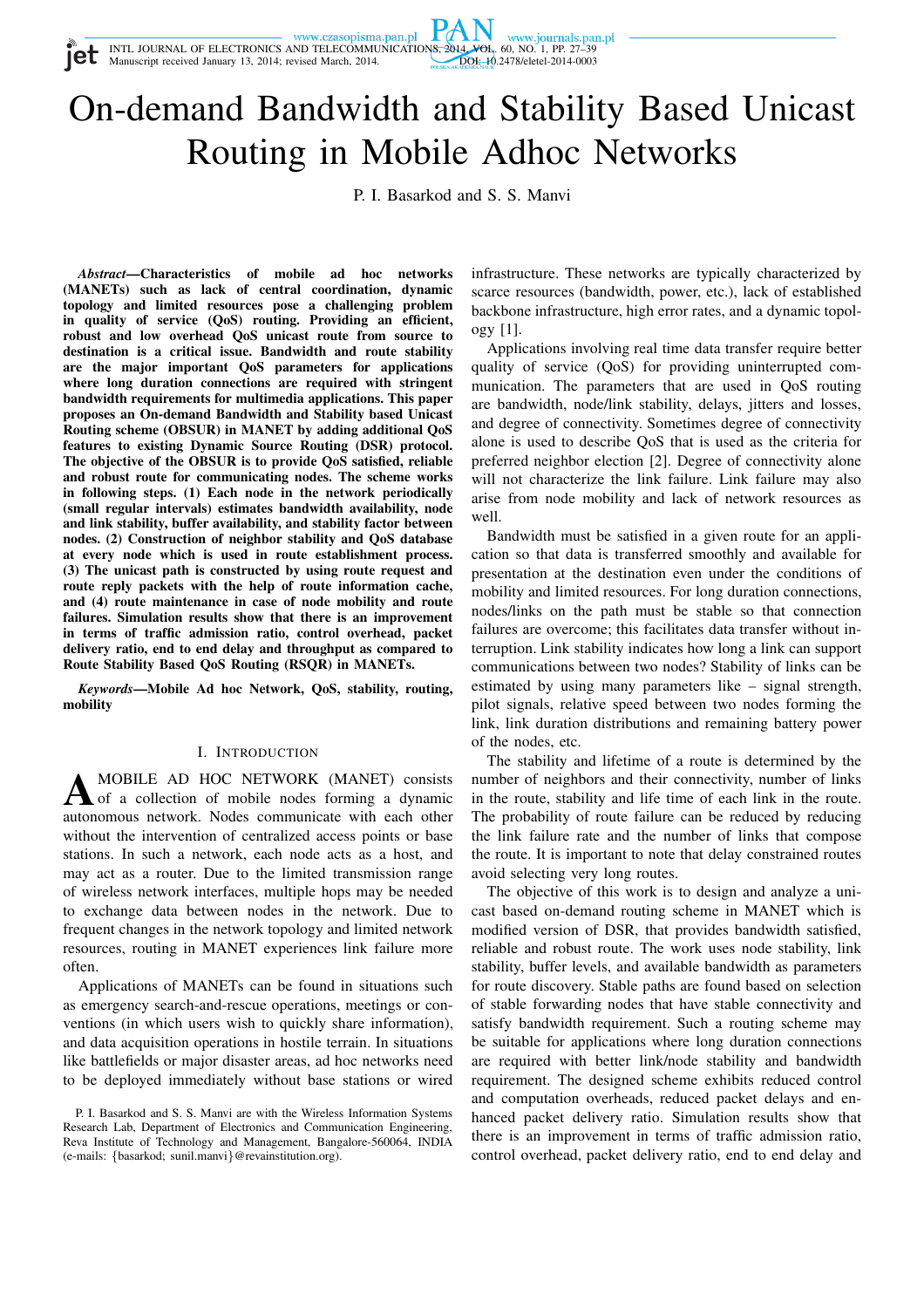www.czasopisma.pan.pl



throughput as compared to Route Stability Based QoS Routing (RSQR) in MANETs.

### *A. Related Work*

With the rapid development of multimedia applications in mobile ad hoc networks, there is an increasing need for QoS guarantee. Therefore, protocols designed for MANETs should involve satisfying application requirements while optimizing network resources. While designing routing protocols, finding of stability of nodes play an important role in order to establish a stable path. A stable path offers better packet delivery ratio and low latency. Some of the related works are as follows. In [3], randomized distributed algorithm approach is used that guarantees stablity even under high adversarial churn (nodes joining/leaving) in a poly-logarithmic number of rounds.

In [4], the stable paths are found basing on selection of stable forwarding nodes that have high stability of link connectivity. The link stability is computed by using the parameters such as received power, distance between neighboring nodes, and the link quality (bit errors in a packet). The work given in [5] introduces a QoS aware on-demand routing protocol that uses signal stability as the routing criteria along with other QoS metrics. It proposes QoS Aware Stable path Routing (QASR) designed over Signal Stability based Adaptive routing (SSA) and aims to select stable QoS routes that can survive for longer period of time.

The work given in [6] introduces a stability property called T-interval connectivity, which stipulates that for every T consecutive round there exists a stable connected spanning subgraph. In [7], a method is proposed that has been advocated to improve routing efficiency to select the most stable path so as to reduce the latency and the overhead. Clearly, the probabilities of path duration and path availability strongly depend on the mobility pattern of the nodes which in turn depends on the movement of a node with respect to others in the network.

The work presented in [8] reports on heuristics in order to classify nodes whose links are more stable than others. The heuristics described rely solely on local topological information and are fully distributed. Clustering techniques create hierarchical network structures, called clusters. Neighboring devices elect one appropriate device as cluster head. Due to the dynamic environment, cluster head selection becomes an important issue. The work presented in [9] analyzes synchronous as well as asynchronous heuristics for discovering nodes with prolonged topological stability. These nodes appear more appropriate to be elected as cluster heads, since the frequency of cluster head re-election and re-clustering can be decreased. The heuristics described rely on 2-hop topological information and avoid any use of geographical data.

The node location information has recently found use in solving many existing problems in MANETs. The directly communicable nodes of any node (i.e., the neighbors) and, ideally, the location of the other nodes should be available in advance to the node. In [10], authors propose a node stability-based location updating approach for which following parameters, stability of one node with respect to another node, the relative velocity of the two nodes, and battery backup of node are considered.

The beacon-less routing protocol (BLR) [11] is a positionbased routing protocol which uses the geographical location information to minimize routing overhead. BLR does not require nodes to periodically exchange beacon packets which minimizes the usage of battery power and interferences for the regular data transmission. In [12], authors propose an orientation heuristic factor to the conventional ant colony algorithm, which helps in reducing path searching time. The path finding algorithm not only makes use of the previous search findings, but also reduces the misguiding effect of pheromones on the ambiguous paths, thus reduces the problem of slow convergence.

To support energy-efficient routing, accurate state information about energy levels should be available. But due to bandwidth constraints, communication costs, high loss rate and the dynamic topology of MANETs, collecting and maintaining up-to-date state information is a very complex task. In the work given in [13], authors propose Optimized Link State Routing (OLSR) as the under-lying routing protocol and explore the accuracy of state information under different traffic rates. Energy level is taken as QoS metric, which has been used for routing decisions in many energy efficient routing protocol proposals. If nodes learn other nodes' energy level through protocol messages, fewer packets tend to get delivered in an energy-constrained network, in particular under high traffic loads or in mobile networks.

QoS based routing over MANET requires an adaptive and fast solution to path search problems. Swarm Intelligence is a machine learning technique, where intelligence can be derived from the collective behavior of natural agents. In [14], the implementation of protocol HMQAnt (Hybrid Multipath QoS Ant) is done with ACO (Ant Colony Optimization) based hybrid adhoc routing strategy for a hierarchical MANET architecture. The designed protocol gives optimum solution for adaptive and dynamically changing networks.

Multi-path routing protocols for MANET are proved to be superior over conventional single-path routing protocols since the former reduce end-to-end delay, increase reliability and provide robustness. However, the shortest path routes resulting from shortest multi-path routing, such as Ad hoc On-demand Multipath Distance Vector (AOMDV), cause the area congestion, hence its effectiveness is decreased. The work given in [15] proposes a novel AOMDV with Sufficient Bandwidth Aware (AOMDV+SBA) routing protocol which significantly improves the performance of the original AOMDV routing protocol by discovering better routes to avoid congestion.

In [16], authors propose a scheme that estimates how the node mobility effects the results on the performance of available routing strategies (i.e., path-based) and creates the framework that exploits the usually different mobility rates of the nodes by adapting the routing strategy during execution. It uses a metric for the relative mobility of the nodes, according to which the nodes are classified into mobility classes. These mobility classes determine, for any pair of origin and destination, the routing technique that best corresponds to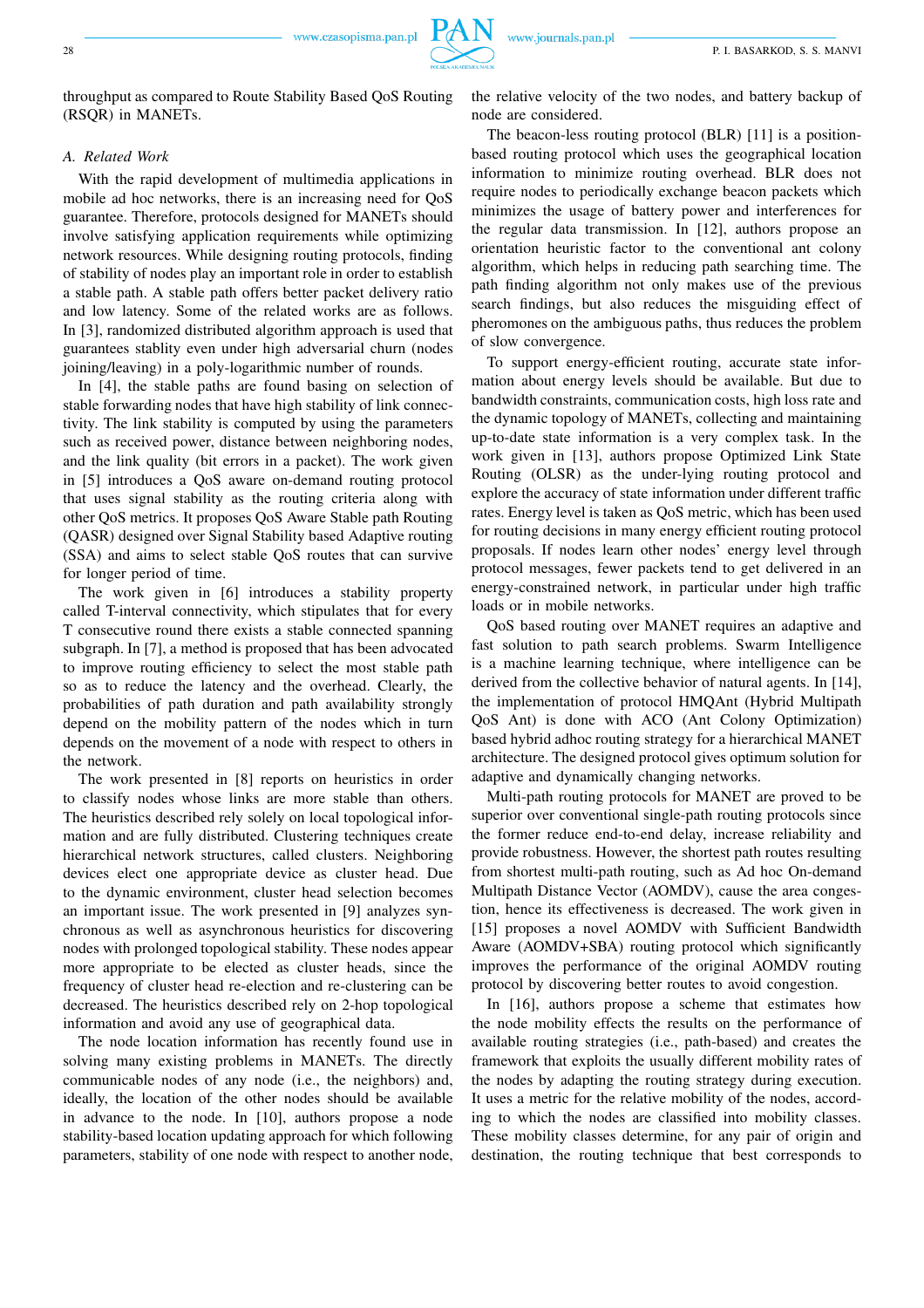their mobility properties. Moreover, special care is taken for nodes remaining almost stationary or moving with high (relative) speeds.

One critical issue for routing in MANETs is how to select a reliable path that can last longer because mobility may cause frequent breakdown in radio links. A routing mechanism based on link lifetime estimation is proposed in [17]. In this mechanism, the node's received signal strength is obtained continuously by using Newton interpolation polynomial, and by method of middle value and interception. The reference points are selected to estimate the link lifetime. With the constraint of link lifetime and hop counts, the source nodes set up the route hop by hop.

In wireless networks, context awareness and intelligence are capabilities that enable each host to observe, learn, and respond to its complex and dynamic operating environment in an efficient manner. These capabilities contrast with traditional approaches where each host adheres to a predefined set of rules, and responds accordingly. In [18], the authors propose the use of reinforcement learning (RL) to achieve context awareness and intelligence, and also presents an overview of classical RL and three extensions, including events, rules and agent interaction and coordination, to wireless networks.

The work described in [19] proposes a unicast routing protocol to effectively minimize the stability-hop count in MANETs and thereby incur lower end-to-end delay per data packet. The protocol, referred to as SILET, uses the predicted link expiration times (LETs) as part of the link weights. The weight assigned to a link is '1' plus the inverse of the LET of the link. Bandwidth Delay product based multicast routing scheme using reliable ring mesh constructed with reliability pair nodes is given in [20], where reliability is computed based on remaining battery power, differential signal strength and distance between the nodes.

In [21], the authors propose a Route Stability based QoS Routing (RSQR) protocol in MANETs which is an extension of QoS routing with throughput and delay constraints. To ensure a data path to be valid for sufficiently longer period of time, a simple model is used to compute link stability and route stability based on received signal strengths. By including some extra fields in route request/reply packets, the route stability information is utilized to select a route with higher stability among all the feasible routes between a given source destination pair. However, the work does not take in to account stability of the nodes with respect to mobility and failures.

In [22], QoS routing protocol based on alternative path selection is described. Using a combination of source routing and shortest path routing, packets are routed along alternate paths when available resources along the shortest path cannot satisfy the QoS requirements of end to end flows. Work presented in [23] deals with the processing complexity of determining QoS paths in link state based routing architectures. Authors first characterize the processing cost of QoS routing algorithms that use the widest-shortest path heuristic, then study alternatives to on-demand path computation that can reduce processing overhead. In [24], variational principles from theoretical physics are used to describe the process of routing in computer networks as an alternate approach to the traditional graph theory principles.

#### *B. Our Contributions*

www.journals.pan.pl

In this paper, we propose an On-demand Bandwidth and Stability based Unicast Routing scheme (OBSUR) which includes the following contributions compared to existing works. (1) Designing a scheme for selecting stable nodes based on node's own stability, i.e self stability, neighbor nodes stability, buffer level and link stability. (2) Finding the stability factor based on buffer size, node's and link stability values. (3) Estimation of bandwidth at each node. (4) Maintaining up to date database at every selected stable node about stability factor and bandwidth information. (5) Maintaining Route Information Cache (RIC) to store the latest routes to destinations through Route-Request (RR) and Route-Reply (RP) packets. (6) Developing route discovery process which includes Request phase to find routes to destination using stable and QoS intermediate nodes, Reply phase to update (RIC) and confirm the routes found in request phase, and (7) designing route maintenance procedure to handle node and link failures.

The scheme works in following steps. (1) Each node in the network periodically (small regular intervals) estimates bandwidth availability, node and link stability, buffer availability, and Stability-Factor-Between-Nodes. (2) construction of neighbor stability and QoS database at every node which is used in route establishment process. (3) The unicast path is constructed by using route request and route reply packets with the help of route information cache, and (4) route maintenance in case of node mobility and route failures.

Simulation results show that there is an improvement in terms of traffic admission ratio, control overhead, packet delivery ratio, end to end delay and throughput as compared to Route Stability Based QoS Routing (RSQR) [21] in MANETs. The reason for choosing RSQR for comparison are as follows: (1) it uses QoS metrics delay and bandwidth for route stability, and (2) protocol is based on AODV (Adhoc On-demand Distance Vector routing protocol).

The rest of the paper is organized as follows. Section II discusses the proposed work in detail. Simulation and result analysis are presented in section III and conclusions are given in section IV.

#### II. PROPOSED WORK

This section presents the network environment, QoS metrics including node stability and bandwidth, route establishment, route discovery and maintenance.

## *A. Network Environment*

Figure 1 shows MANET scenario in which many heterogeneous nodes are connected. The nodes are geographically distributed in the bounded area. The nodes may randomly move in any direction with some speed in a bounded area. Each node has certain transmission range. More than one neighbor node may come under the transmission range of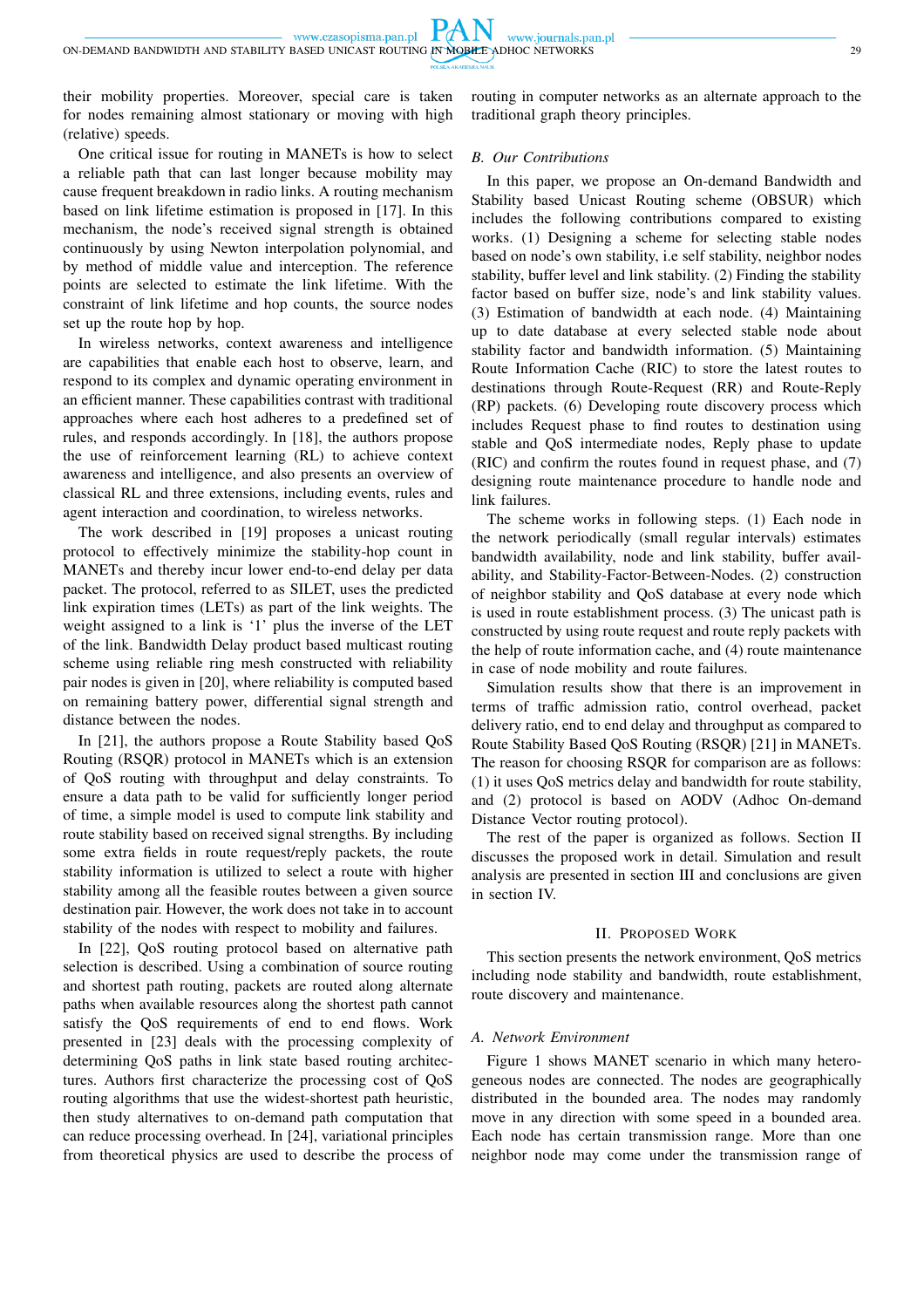





Fig. 1. Typical MANET Scenario.

a node. Each node has got limited bandwidth and buffer to transmit the data to other nodes.

### *B. QoS Metrics*

We propose a mechanism to describe the Quality of connectivity (QoC) for extracting the links connecting the pair of best nodes over time from the network point of view, and use this as the criteria for the route selection algorithm. Reliable network requires more stable nodes and high quality links with better QoC which satisfy bandwidth as a QoS constraint. This is because the performance of ad hoc routing strictly depends on the quality of each individual node. The set of forwarding nodes with higher stability can improve the routing performance. This section presents stability, buffer and bandwidth estimation models used in our routing scheme.

# B.1. Node Stability

The stable nodes are necessary in forwarding group to provide better packet delivery services. Node stability in terms of movement around its current position gives us an idea of stationary property of node. We use node stability metric to identify stable nodes in a path for forwarding packets from a source to the destination.

We identify three metrics to represent node stability as the quality of connectivity from the network point of view: self stability, neighbor nodes stability and buffer level. The steps in finding the stability of a node are as follows. (1) Find the self stability, i.e, when the node is moving to a new position with respect to its previous position. (2) Find neighbors stability of all the nodes in MANET by considering the neighbors self stability, and (3) find the buffer level to indicate the unused portion of the buffer. Each node in the MANET will compute the node stability factor based on these three parameters.

# **Self Stability**

It can be defined as the node's movement with respect to its previous position. If a node is trying to move away from



Fig. 2. Node movement.

its position, the distance of the movement and transmission range decides the stability. A node is said to be stable if its movement is within given fraction of its transmission range relative to its previous position.

Consider the scenario shown in Fig. 2, where a node with transmission range 'r' moves from position  $(x_r, y_r)$  to  $(x_n, y_r)$  $y_n$ ) in a given time window 't' by a distance 'd'.

When a node moves out from its previous position to the next position, its position stability keeps changing with respect to the distance moved. This change in distance  $(d_i^t)$  of a node 'i', in a time window 't' is estimated by using equation (1).

$$
d_i^t = \sqrt{(x_n - x_r)^2 + (y_n - y_r)^2}
$$
 (1)

Based on the movement of the distance at every time window, the self stability metric  $(S_s(t))$  can be estimated as given in equation (2).  $S<sub>s</sub>(t)$  varies in the range 0 to 1. When the movement distance  $d_i^t$  of a node increases from its previous position, the self stability value will decrease. For the requirement of the higher degree of movement stability, 'r/2' can be replaced by 'r/4' or 'r/8'.

$$
S_s(t) = \begin{cases} 1 - \frac{d_i^t}{r/2} & \text{if } 0 \le d_i^t < r/2\\ 0 & \text{Otherwise} \end{cases} \tag{2}
$$

There are some limitations in calculation of self stability due to influence of GPS accuracy and resolution. Better results can be estimated with higher accuracy and resolution GPS, but it requires more cost. GPS has limitation in getting the accurate position information especially when nodes in MANETs are moving with very high speed (more than 20m/sec). This work assumes that GPS accuracy and resolution is limited to 95% and 7.8 meters respectively [25].

### **Neighbor Node Stability**

It can be defined as how well a node is being connected by its neighbor in terms of their self stability. The nodes can exchange messages with each other, if they are within the transmission range. Each node accumulates connectivity information and signal stability of one hop neighbors, and maintains a neighbor list.

The degree of a node 'n' is represented as number of links (or nodes) connected to it, and is denoted as 'ND'.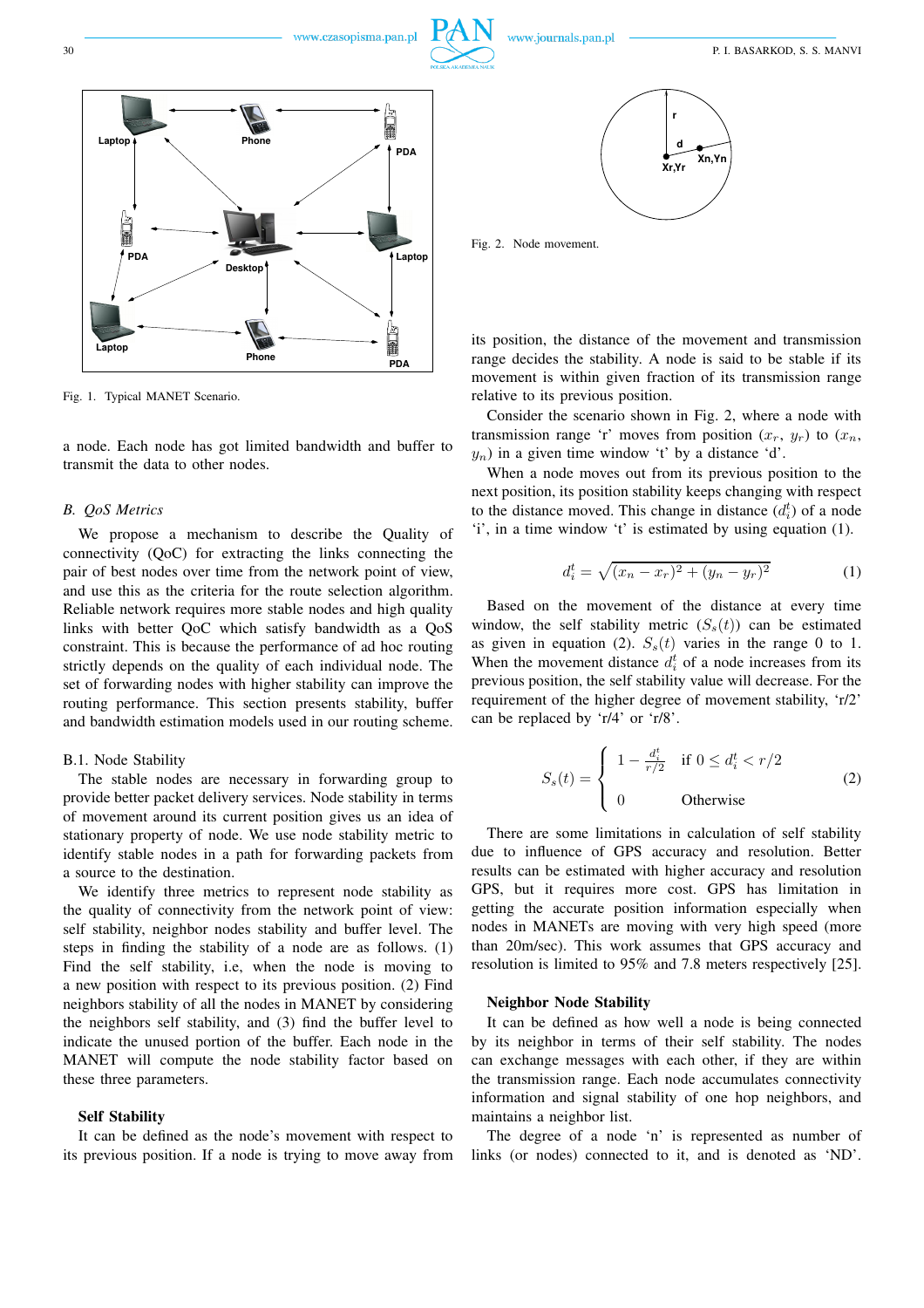The neighbor node stability of a node  $(N_s(t))$  with respect to neighbors at time 't' can be expressed as in equation (3).

$$
N_s(t) = \alpha \times \frac{1}{ND} \sum_{i=1}^{ND} S_s^i(t) + (1 - \alpha) \times N_s(t - 1)
$$
 (3)

Where  $\alpha$  is the weightage factor (lies between 0 and 1), and is distributed between 0.6 and 0.7, since they yield better results in simulation.  $N_s(t-1)$  is the recent neighbor node stability,  $S_s^i(t)$  is the self stability of neighbour node 'i'. We are using the stability model to select nodes with higher self and neighbor stability values such that the selected path through such stable nodes stays for a longer duration.

# B.2. Buffer Level

Stability of a node can also be assessed based on packets/information holding capacity of routing buffer size. If the available buffer level of a particular node is low, then this implies that a large number of packets are lined up for forwarding, which in turn tells that packets routed through this node will have to experience high queuing delays. A high buffer level on the other hand indicates that the corresponding node has few packets queued up for forwarding. Hence a node should maintain the average buffer-level to avoid frequent link failures. Stability of the buffer level is indicated by  $B<sub>S</sub>$ , which is defined as the ratio of available buffers to maximum buffer size in a given time window.

# B.3. Link Stability

It indicates the stability of the link between the nodes in terms of quality and life time of the link. The link stability estimated in the scheme is based on two parameters such as, (i) received signal strength, and (ii) life time of the link.

The algorithm 1 represents a pseudocode for updating link stability status between the nodes. The different parameters used in the algorithm are as follows.

- Lifetime: It is the duration of continuous connectivity between the nodes measured in secs;
- *lifetime\_threshold*: It indicates the maximum limit of link lifetime that decides link stability;
- $link\_stability\_status$ : It is a boolean variable that defines link stability between the nodes;
- Recent: It indicates most recent response received for a Hello packet from a neighbor;
- P: Number of Hello packets;
- received\_signal\_strength: It is the strength of signal received from a neighbor; and
- signal\_threshold: It is an acceptable signal strength to be received from neighbors.

# **Algorithm 1** : Link Stability Status between the nodes

- 1:  $P = No\_of\_Hello\_Packets;$
- 2:  $lifetime = 0;$

www.journals.pan.pl

**PAN** 

- 3:  $link\_stability\_status = 0;$
- 4:  $Recent = 0;$
- 5: lifetime\_threshold =  $P \times$ Hello\_Packet\_Interval;
- 6: **while**  $P > 0$  **do**
- 7: **if**

received signal strength  $\geq$  signal threshold **then**

- 8:  $lifetime = lifetime + 1;$
- 9:  $Recent = 1$ :
- 10:  $P = P 1;$
- 11: **else**
- 12:  $Recent = 0;$
- 13:  $P = P 1;$
- 14: **end if**
- 15: **end while**
- 16: lifetime\_sec = lifetime $\times$  $Hello\_Packet\_Interval;$
- 17: **if**  $(lifetime\_sec > lifetime\_threshold)$ and(Recent) **then**
- 18:  $link\_stability\_status = 1;$
- 19: **else**
- 20:  $link\_stability\_status = 0;$
- 21: **end if**

Following parameter values are considered in algorithm 1; signal\_threshold =  $-8.9db$ , Hello packet exchange interval = 60 sec,  $No_of_Hello_Packets = 4$ , and lifetime\_threshold is three times of the Hello packet exchange interval. A typical neighbor information table for a node with neighbors A, B, C, . . ., is given in Tab. I. It comprises of neighbor id and its related information such as Neighbor stability factor, Link stability factor, Recent, lifetime, and *link\_stability\_status*. For every neighbor node, link and node stability factor will be estimated as discussed in B.4.

#### B.4. Stability Factor

This section describes computation of combined stability factor by using node and link stability factor.

## **Node Stability Factor**

We need to map the self stability, neighbor nodes stability and buffer level on to a single weighted metric called node stability factor, Nsf. This can be expressed as in equation (4). The  $Nsf(t)$  in time interval 't' represents the stability of node at the given time interval with respect to its movement and neighbor movement. Higher value of  $Nsf(t)$  indicates better stability.

$$
Nsf(t) = f(Ss(t), Ns(t), Bs(t)) =
$$
  
=  $\beta Ss(t) + \gamma \times Ns(t) + \delta \times Bs(t)$  (4)

The weight factors  $\beta$ ,  $\gamma$ , and  $\delta$  denote the relative importance of the quantities  $S_s(t)$ ,  $N_s(t)$ , and  $B_s(t)$ ,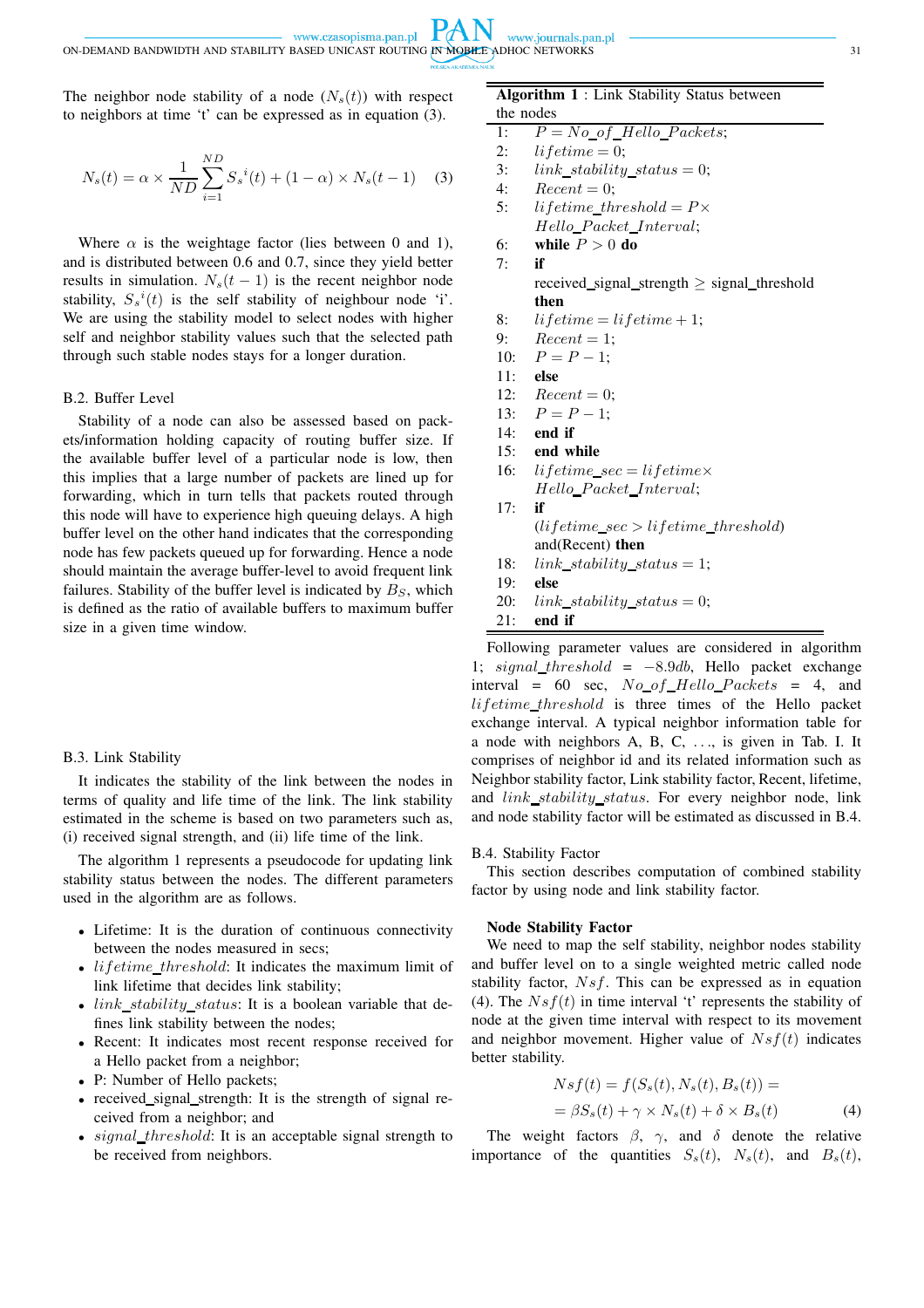



TABLE I NEIGHBOR INFORMATION TABLE

| Neighbor id | Neighbor stability factor | Link stability factor | Recent   | lifetime(sec) | $link\_stability\_status$ |
|-------------|---------------------------|-----------------------|----------|---------------|---------------------------|
|             | J.Y                       |                       |          |               |                           |
|             | 0.8                       | 0.4                   |          |               |                           |
|             | 0.6                       |                       |          |               |                           |
| $\cdots$    | .                         | $\cdots$              | $\cdots$ | $\cdots$      | .                         |
| $\cdots$    | .                         | .                     | .        | .             | .                         |

respectively. Sum of all the weight factors must be equal to 1. Stability factor of a node is computed only if self stability and neighbor stability is greater than zero. Thus our scheme extracts the highly stable nodes and adjusts the network topology for routing restricted to stable nodes so as to reduce the probability of link failure.

### **Link Stability Factor**

A node is capable of estimating its neighbor's time of connection called as life time of a node. The node is assumed to be aware of its direct (or immediate) neighbor's relative speed, called as 'v'. Let us denote the range of a node as 'r', and the distance moved by the node as d. The remaining distance is (r-d) for which connectivity may still exist. A relationship between these parameters when the *link stability status* = 1, is given in equation (5), called as link stable duration (Lsd).

$$
Lsd = \frac{(r-d)}{v} \tag{5}
$$

Link stable duration can be normalized by using a lifetime threshold (LTT). This value will not change with respect to time since it is a static value decided by the administrator and its value is relatively larger than each value of the link stable duration (Lsd) in the network scenario. Normalized Lsd, denoted as link stability factor,  $Lsf$ , is given in equation (6).

$$
Lsf(t) = \begin{cases} \frac{Lsd}{LTT} & \text{if } Lsd \le LTT\\ 1 & \text{Otherwise} \end{cases}
$$
 (6)

### **Stability-Factor-Between-Nodes**

Our proposed routing protocol makes use of node stability factor coupled with link stability factor called as Stability-Factor-Between-Nodes (SFBN) for QoS based applications to find the route from a source to destination. SFBN (a normalized value) is as given in equation (7), that helps in selecting stable nodes and links for routing in multihop networks which can stay together for a longer duration.

$$
SFBN(t) = (Nsf(t) + Lsf(t))/2 \tag{7}
$$

The path from source to destination will be forwarded through many intermediate links, and the link which is having minimum SFBN will be selected as path SFBN as given in equation (8) denoted by PathSFBN for 'N' intermediate links at a given time interval 't'.

$$
Path SFBN(t) = min(SFBNi(t)); \forall i = 1...N
$$
 (8)

## B.5. Bandwidth Estimation

The bandwidth information is one of the important metric of choice for providing Quality of service (QoS). We considered our previous work presented in [26] to estimate the available bandwidth based on the channel status of the radio link to calculate the idle and busy periods of the shared wireless media. By observing the channel utility, we can take the measure of the activities of the node as well as its surrounding neighbors and thus obtain good approximation of bandwidth usage.

In IEEE 802.11 MANETs, due to the contention based channel access, a node can only transmit data packets after it gains the channel access. Hence a node first listens to the channel and estimates bandwidth on the ratio of idle and busy times for a predefined interval. This can be expressed in the equation form as given in (9).

$$
BW = \frac{T_{idle}}{T_{interval}} \times c \tag{9}
$$

Where  $T_{idle}$  denotes the idle time in an interval  $T_{interval}$ , and C denotes the channel capacity.  $T_{interval}$  comprises of the following time periods: idle time of the channel  $T_{idle}$ , time taken for actual transmission of the data  $T_{tx}$ , time taken for retransmission of packets  $T_{rtx}$ , and time taken for four-way handshaking  $T_{hs}$ . Hence equation (9) can be rewritten as in (10).

$$
BW = \frac{T_{idle}}{T_{idle} + T_{tx} + T_{rtx} + T_{hs}} \times c \tag{10}
$$

The above mentioned time periods are measured individually and are incorporated in estimating the bandwidth. Bandwidth in the network is not additive metric, since it is concave in nature. Hence path bandwidth from source to destination will be the minimum of bandwidth of all the links in the path, and is denoted by PathBW for 'N' intermediate links in equation (11).

$$
PathBW = min(BW_i); \forall i = 1...N \tag{11}
$$

### *C. Route Establishment*

We have modified Dynamic Source routing (DSR) [27] by applying our QoS metrics and routing scheme. DSR is an on demand (reactive) protocol designed to reduce repeated usage of control packets, hence bandwidth consumption can be reduced, compared to other table driven (proactive)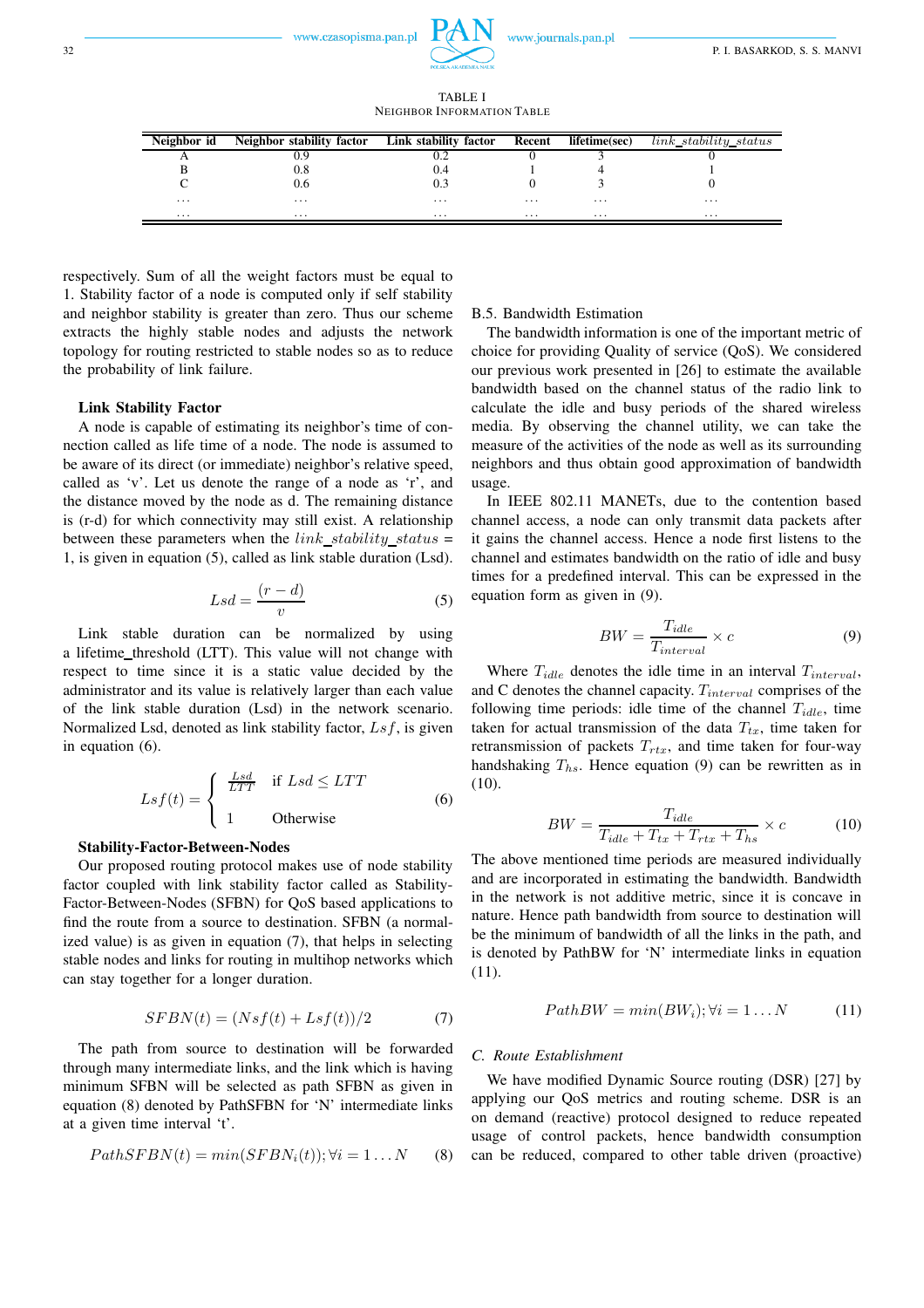

Fig. 3. Network Topology.

protocols. Route establishment makes use of parameters SFBN and bandwidth available information at each node. It considers stability and QoS database at each node for route request propagation and path(s) finding between source to destination. The scheme also uses a routing information cache at each node that facilitates route finding by providing path information; this will reduce route request propagation overheads. This section presents stability and QoS database (NSQB), route request (RR) packets, route reply (RP) packets, route error (RE) packets, and routing information cache (RIC).

## C.1. Neighbor Stability and QoS Database

Each node maintains Neighbor Stability and QoS Database (NSQB) that stores node and link stability related information called as Stability-Factor-Between-Nodes (SFBN) along with bandwidth estimated at each node for satisfying QoS based application in maintaining stable link through intermediate nodes.

To explain the fields of the NSQB we consider the network topology given in Fig 3. Where A, B, C, D, E, F and G are the nodes connected in the network, of which A is the source node, G is the destination node and remaining are the intermediate nodes. The crossed links indicate that they are not stable, i.e., SFBN is below the SFTH (stability factor threshold). We consider SFTH to be 0.5, however the administrator can fix the value between 0.5 and 0.9 to get better quality communication. Table II shows a typical neighbor information table for node A.

The information in the table are: Neighbor id, SFBN and available estimated bandwidth (BW). Neighbor node D information is not entered in the table since node D's SFBN is below SFTH.

# C.2. Route Request, Route Reply and Route Error Packets

To create a unicast stable QoS route in a MANET from source to destination, various control packets such as route request (RR), route reply (RP) and route error (RE) packets are used. In this section, we describe some of the control packet components required for unicast stable QoS path creation, and

TABLE II NEIGHBOR STABILITY AND QOS DATABASE (NSQB) AT SOURCE NODE A

www.journals.pan.pl

| Neighbor id  | <b>SFBN</b> | <b>BW</b> (Mbps) |
|--------------|-------------|------------------|
| в            | 0.58        | 1.2              |
| $\mathsf{C}$ | 0.6         | 14               |
|              |             |                  |
|              |             |                  |

handling link failure situations. Some important fields of RR packet are as follows.

- Source address: It is the address of the source from where the path need to be established to the destination in the network.
- Destination address: Destination address is the address of the node where packet has to be forwarded. It helps in accommodating the routes created by RR packets and RP packets.
- Time to live: It is the number of hops RR packet can travel. The value is decremented by one at every hop.
- Next hop address: It is the address of the neighbor connected with in the transmission range for propagating RR and RP packet.
- Sequence number: The sequence number assigned to every packet delivered by the source that uniquely identify the packet. It is used to avoid multiple transmission of the same RR packet.
- Route record: It has the addresses of the visited previous nodes recorded in visiting sequence. This information will be used during the return journey to RR packet originator by corresponding RP packet.
- SFBN record: It has the values of SFBN associated with each link which are visited in sequence from the source to destination. This will help in finding path SFBN, which will be used by RP packet to update RIC.
- Available bandwidth record: It is the estimated available bandwidth value associated with each link visited in sequence from source to destination. This will help in finding available path bandwidth, which will be used by RP packet to update RIC.
- Application bandwidth requirement: It is bandwidth required by an application at the source node.

RP packet format for unicast creation is almost similar to RR packet with few changes in RR packet. The changes in RR packet to convert it into RP packet are as follows: When RR packet reaches the destination, source address and destination address are interchanged, SFBN record will be replaced by one value which is  $pathSFBN$ , bandwidth record will be replaced by one value called available path bandwidth, and contents of route record will be reversed. RP packet from the destination is sent to source on a route given in its route record.

RE packet is generated when a node is unable to send the packets. Some of the fields of this packet are source address, destination address, sequence number. Whenever a node identifies link failures, it generates RE packet to either source or destination. If link failure occurs in forward journey of a RR packet (from source to destination), RE packet is sent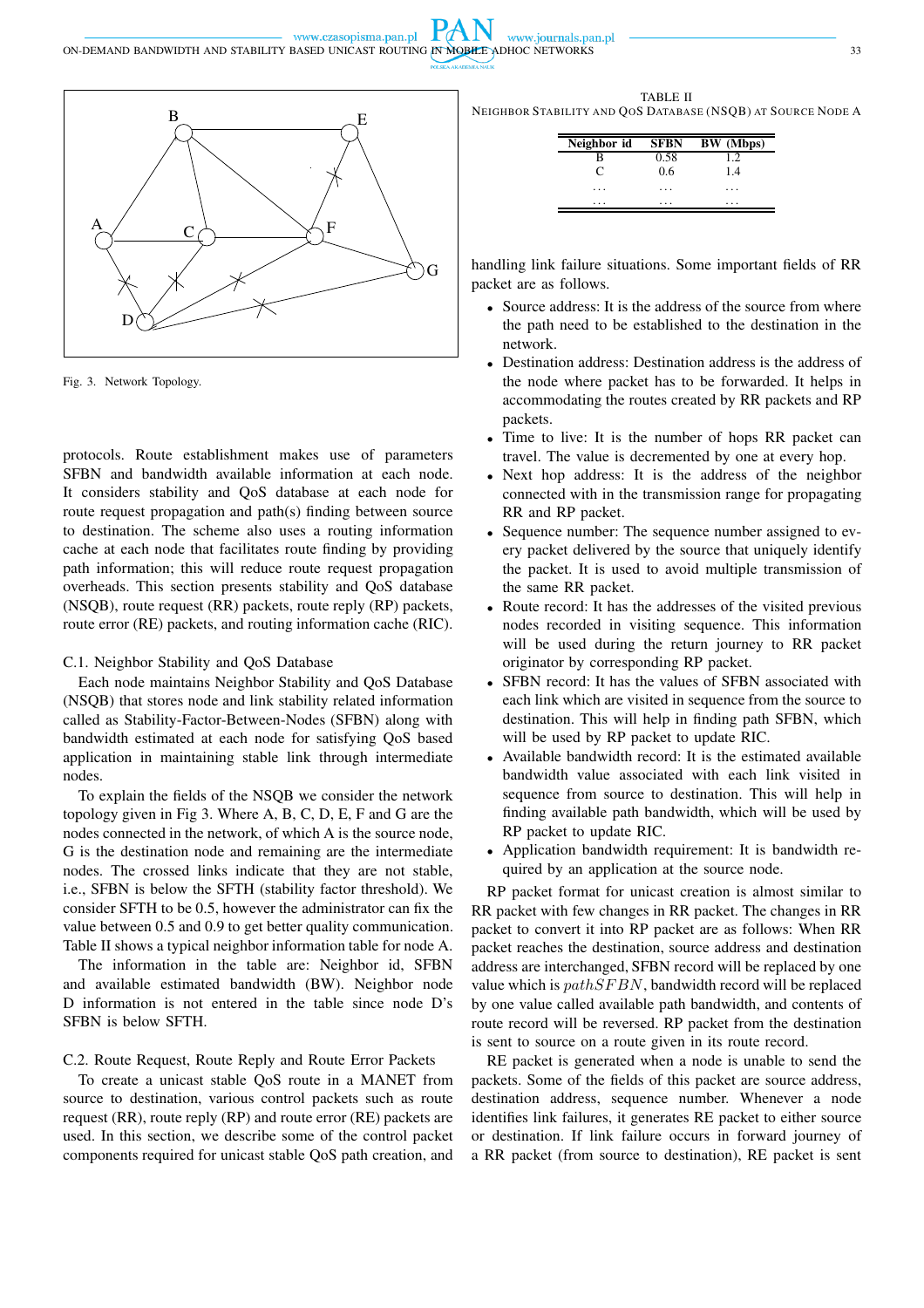www.czasopisma.pan.pl



to the source. On the other hand if link failure occurs for reverse journey of the RP packet (from destination to the source), RE packet is sent to the destination. Nodes receiving RE packet updates their route information cache by removing paths having failed links and also examine its route cache for an alternate path. If an alternate path is found, it modifies the route, otherwise packet is dropped.

# C.3. Routing Information Cache (RIC)

RIC is used to store the latest routes to destinations learned through RR and RP packets. This avoids unnecessary route discovery operation each time when a data packet is to be transmitted. This reduces delay, bandwidth consumption, and route discovery overhead. A single route discovery may yield many routes to the destination, due to intermediate nodes replying from local caches. When source node learns that a route to destination node is broken, it can use another route from its local cache, if such a route to destination exists in its cache. Otherwise, source node initiates route discovery by sending a route request. Use of RIC can speed up route discovery and it can reduce propagation of route requests. The contents of RIC will be removed at every periodic interval, if it is not updated for certain time (may be 180 to 360 seconds).

Each node in the network maintains its own RIC that aids in forwarding packets to neighbors. For every visited RP packet at a node, RIC is updated with by using some of the fields in RP packet required for establishing stable QoS paths. Table III presents a typical RIC at node A for topology given in Fig. 3. Various fields in the table are explained as follows.

- Destination address: It is the address of the node where packet has to be forwarded (extracted from RP packet destination address and route record). It helps in accommodating the routes for RR packets.
- Path information: It represents a complete path (a sequence of links).
- PathSFBN: It is the combined stability factor of path as given in equation 8.
- PathBW: It is the available path bandwidth which is difference of equation (11) and application bandwidth requirement.
- Recorded timestamp: It contains the time at which RIC is updated by using RP packet.

# *D. Route Discovery Process*

Unicast stable QoS path creation involves two phases: a request phase and a reply phase. Request phase invokes route discovery process to find routes to destination using stable and QoS intermediate nodes. Reply phase involves updating of RIC and conforming the routes found in request phase. Stable nodes are the ones which satisfy stability criteria based on our module given in section B as well as accommodate bandwidth requirement of application. These stable and QoS nodes act as intermediate nodes that help to create unicast routes from source to destinations.



Fig. 4. Route Request Paths from A to G.

In the following section, we present the process of request phase, reply phase, and route maintenance that helps in discovering a path.

#### D.1. Request Phase

A source node finds the route to its destination by using RR packets. The sequence of operations that occur are as follows. (1) Source node prepares a RR packet with application bandwidth requirements. (2) Selective transmission of RR packet to neighbors who satisfy stability criteria (i.e., SFBN greater than SFTH) and bandwidth requirements (i.e., estimated bandwidth greater than twice the application requirements). (3) A node receiving RR packet will discard, if it is already received (by using sequence number and source address). (4) If RR packet is not a duplicate, check RIC for availability of route; if available, RP packet will be generated and start reply propagation to source. (5) If RR packet is a duplicate, then discard it and stop transmission of RR packet. (6) If not duplicate and no route available in RIC, transmit the RR packet by updating its fields (route record, SFBN record, bandwidth record, time to live, and nexthop address) to its neighbors as in step 2. (7) Perform steps 3 to 6 until destination is reached, and (8) if destination is not reached within certain hops, send RE packet to the source node.

Figure 4 illustrates the basic operation of route request phase for the network topology of Fig. 3.

- Source node A prepares a RR packet with application bandwidth requirements.
- Send RR packet to neighbors B and C, since they satisfy the SFBN and BW requirement.
- Check for the packet duplication at B and C. Eliminate duplicates.
- Check RIC for availability of route at B and C to G.
- Assuming B and C have no route to G, they update and modify the RR packet (for route record, SFBN record, BW record, Time to live and next-hop add) and transmit to E and F.
- At E and F, they have no route to G, update and modify the RR packet as in previous step, and transmit to G.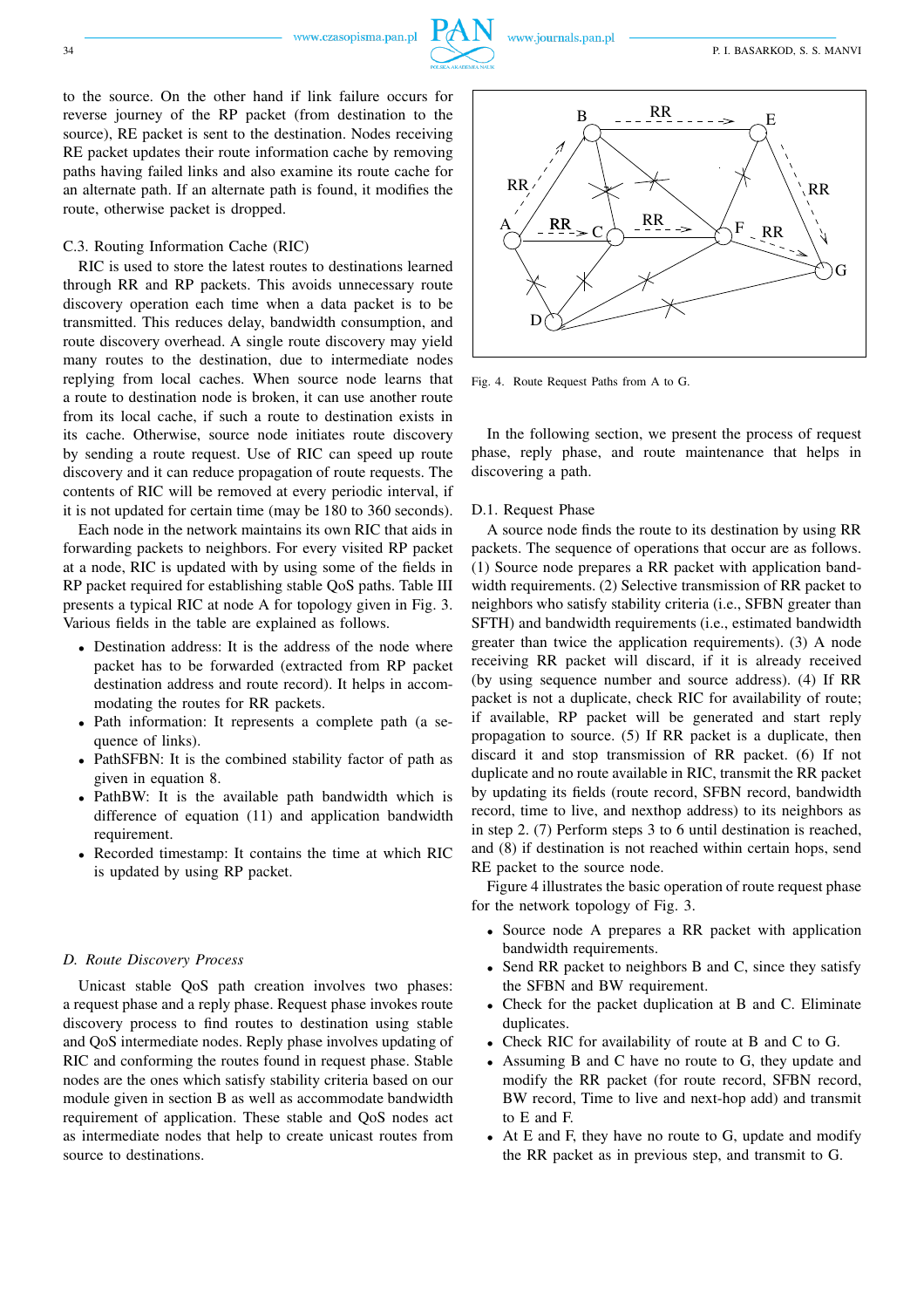www.czasopisma.pan.pl www.journals.pan.pl ON-DEMAND BANDWIDTH AND STABILITY BASED UNICAST ROUTING IN MOBILE ADHOC NETWORKS 35

TABLE III ROUTING INFORMATION CACHE (RIC) AT SOURCE NODE A

| Dest Addr | <b>Path information</b> | pathSFBN | Path BW  | Recorded Timestamp(H:Min:Sec) |
|-----------|-------------------------|----------|----------|-------------------------------|
| G         | A-B-E-G                 | 0.6      | 1.8      | 0:0:0.4                       |
|           | $A-C-F-G$               | 0.8      | 1.6      | 0:0:0.6                       |
| E         | $A-B-E$                 | 0.7      | 1.0      | 0:0:0.8                       |
| $\cdots$  | $\cdots$                | $\cdots$ | $\cdots$ | $\cdots$                      |
| $\cdots$  | $\cdots$                | $\cdots$ | $\cdots$ | $\cdots$                      |



Fig. 5. Route Reply Paths from G to A.

• As G is the destination, and RR packet has reached through two paths A-B-E-G and A-C-F-G; return RP packet to the sender through both the paths.

## D.2. Reply Phase

When RR packet reaches the destination node, following operations are performed in the reply phase. (1) RP packet is generated from RR packet by performing following changes in RR packet; destination and source node addresses are interchanged, route record is reversed, update SFBN record with path SFBN, and update bandwidth record with path bandwidth. (2) Update RIC at destination node with destination id, path information, path SFBN, path bandwidth and time. (3) RP packet is forwarded to next hop node as per the route record. (4) Node receiving RP packet checks whether available bandwidth is greater than application requirement, if so, updates RIC by using contents of RP packet. Updates will happen only if current time is greater than the time recorded in RIC. If bandwidth is not available, send RE packet to destination and visited intermediate nodes and stop RP packet propagation. (5) Perform steps 3 and 4 until source is reached. (6) If source is not found due to link breaks, send RE packet to the destination. (7) The source node chooses one of the received paths with higher bandwidth availability and keeps other paths as backup paths.

Figure 5 illustrates the basic operation of reply phase for the network topology of Fig. 3.

• Node G prepares RP packets for the received RR packets in two directions A-B-E-G and A-C-F-G.

- Route for one RP packet is G-E-B-A and for other RP packet is G-F-C-A. Path SFBN and path bandwidth in the RP packets are updated.
- Both the RP packets are assumed to flow through the paths and reach the source A. The visited intermediate nodes will update paths to nodes G, E, B, C, and F in their RIC's.
- RIC at node A will be updated after receiving RP packets in both directions. It updates paths for B. C, E, F, and G.

# *E. Route Maintenance*

Route maintenance is required in case of link failures. There are three cases of link failures; link failure between stable intermediate nodes, link failure between source and stable intermediate node, and link failure between destination and stable intermediate node. We can tackle the problem in following ways. (1) In case of link failure between two stable intermediate nodes, the node detecting failure condition will use RR and RP packets to find stable QoS path between itself and the destination. The new path from intermediate node to destination will be informed to source. If a new path is not found, the node sends RE packet to source to rediscover the paths. (2) In case of link failure between source and stable intermediate node, source node will probe backup path, if it is working, it will use backup path. Routes will be rediscovered if backup path does not exist. (3) In case of link failure between destination and stable intermediate node, the intermediate node will use RR and RP packets to discover paths to destination from itself and informs the source about the path. If route is not discovered, the node sends RE packet to source to initiate route rediscovery. The source constructs a new path in all the cases for further routing of packets.

#### III. SIMULATION RESULTS

In this section, we compare the performance of our proposed protocol with RSQR [21], through an extensive set of simulations. Both RSQR and OBSUR are compared interms of traffic admission ratio, packet delivery ratio, control overhead, end to end delay, and throughput. We run the simulation with 95% confidence interval to analyze the performance parameters.

# *A. Simulation Model*

We have simulated proposed scheme for various network scenarios using C programming language. Simulation environment for the proposed work consists of four models: (1) Network model, (2) Channel model, (3) Mobility model, and (4) Traffic model.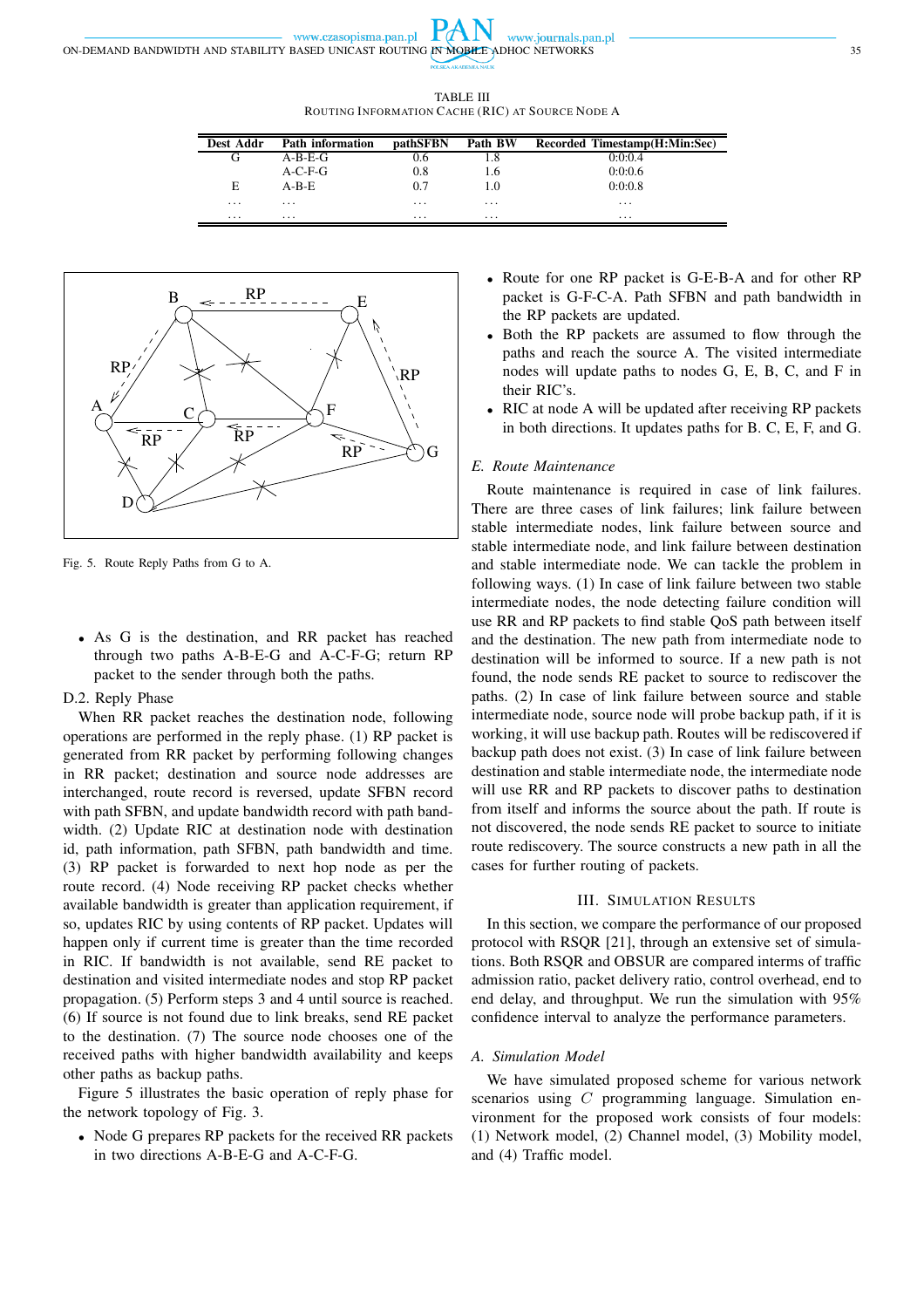www.czasopisma.pan.pl



www.journals.pan.pl

Network Model: An ad hoc network is generated in a given area. It consists of several numbers of mobile nodes that are placed randomly within a given area. The coverage area around each node has a limited bandwidth that is shared among it's neighbor. It is assumed that, the operating range of transmitted power and communication range are constant.

Channel Model: It assumes the free space propagation model and error free channel. To access the channel, ad hoc nodes use CSMA/CA (Carrier Sense Multiple Access with Collision Avoidance) media access protocol to avoid possible collisions and subsequent packet drops.

Mobility Model: We use a random way-point (RWP) mobility model based upon three parameters; speed of movement, direction for mobility and time of mobility. In RWP, each node picks a random destination uniformly within an underlying physical space, and travels with a given speed. After reaching the destination, the node pauses for certain time period, and the process repeats itself.

Traffic Model: It is a constant bit rate model that transmits a certain number of fixed size packets in a flow.

# *B. Performance Metrics*

Following performance metrics have been used to analyze the performance.

- Traffic admission ratio: The ratio between the number of data packets sent to the network from the sources and the number of data packets generated by the sources during the simulation. This metric is closely related to the proportion of established routes in the network based on the policy of each scheme.
- Packet Delivery Ratio (PDR): This is the ratio of the number of data packets received at the destinations and the number of data packets sent by the sources. A high delivery ratio means that both admission control with high reliability for constructing the QoS-aware route and appropriate route maintenance have been conducted.
- Throughput: The amount of data received at the destination during the simulation per unit time. It implies utilization efficiency of bandwidth. Control messages such as the HELLO message, RR, RP and RE are not included in the throughput.
- Control Overhead: This is the ratio of control packets sent to the network and the number of data packets delivered at the destinations.
- End-to-End Delay: This is the delay experienced by the successfully delivered packets in reaching their destinations.

Simulation parameters used are summarized in Tab. IV.

# *C. Simulation Procedure*

Simulation procedure for the proposed scheme is as follows:

- 1) Generate an ad hoc network with the given number of nodes.
- 2) Estimate stability factor based on self node stability, neighbor node stability and buffer size.

TABLE IV SIMULATION PARAMETERS

| Sl. No.                  | Parameter name            | Value                  |  |
|--------------------------|---------------------------|------------------------|--|
| 1                        | Network Area              | 1000m x 1000m          |  |
|                          |                           | flat-grid area         |  |
| 2                        | Number of nodes           | 50                     |  |
| 3                        | Node placement            | Random                 |  |
| $\overline{\mathcal{L}}$ | Mobility model            | Random way-point       |  |
| 5                        | MAC layer                 | <b>IEEE 802.11 DCF</b> |  |
| 6                        | Channel capacity          | 2 mbps                 |  |
| 7                        | Transmission range(m)     | 250                    |  |
| 8                        | Carrier-sense range $(m)$ | 500                    |  |
| 9                        | Antenna type              | Omni directional       |  |
| 10                       | Node speed $(m/s)$        | 0, 2, 5, 10, 15, 20    |  |
| 11                       | Traffic type              | CBR                    |  |
| 12                       | Packet size(Bytes)        | 512                    |  |
| 13                       | Traffic rate(packets/s)   | 10                     |  |
| 14                       | Minimum bandwidth(Kbps)   | 40                     |  |
| 15                       | Maximum delay(s)          | 0.1                    |  |
| 16                       | SFTH(Min)                 | 0.5                    |  |
| 17                       | SFTH(Max)                 | 0.9                    |  |
| 18                       | Simulation time(s)        | 500                    |  |
| 19                       | Pause time(s)             | 30                     |  |
| 20                       | Number of flows(Load)     | $10 - 15$              |  |



Fig. 6. Traffic admission ratio V/s Mobility(m/s) at low load (10 flows).

- 3) Compute link stability factor using neighbor information table and Lsd.
- 4) Compute bandwidth at each node to satisfy application requirement.
- 5) Update NSQB at each node considering their neighbors.
- 6) Initiate Route Discovery Process using RR, RP and RE, and accordingly update RIC.
- 7) Establish the path(s) from source to destination, and send the data packets.
- 8) Compute performance parameters of the system.

# *D. Results*

Figs. 6 and 7 depict traffic admission ratio for 10 and 15 flows, respectively. When the nodes are stationary (i.e., mobility is zero), all traffic generated is accepted and about 98% of the traffic is able to reach the destination successfully for the 10 flows scenario, whereas it is only about 76% for the 15 flows. This is because of OBSUR's restrictions on using unstable nodes and weak links. Traffic admission ratio of OBSUR and RSQR at higher mobility (say at 20m/s)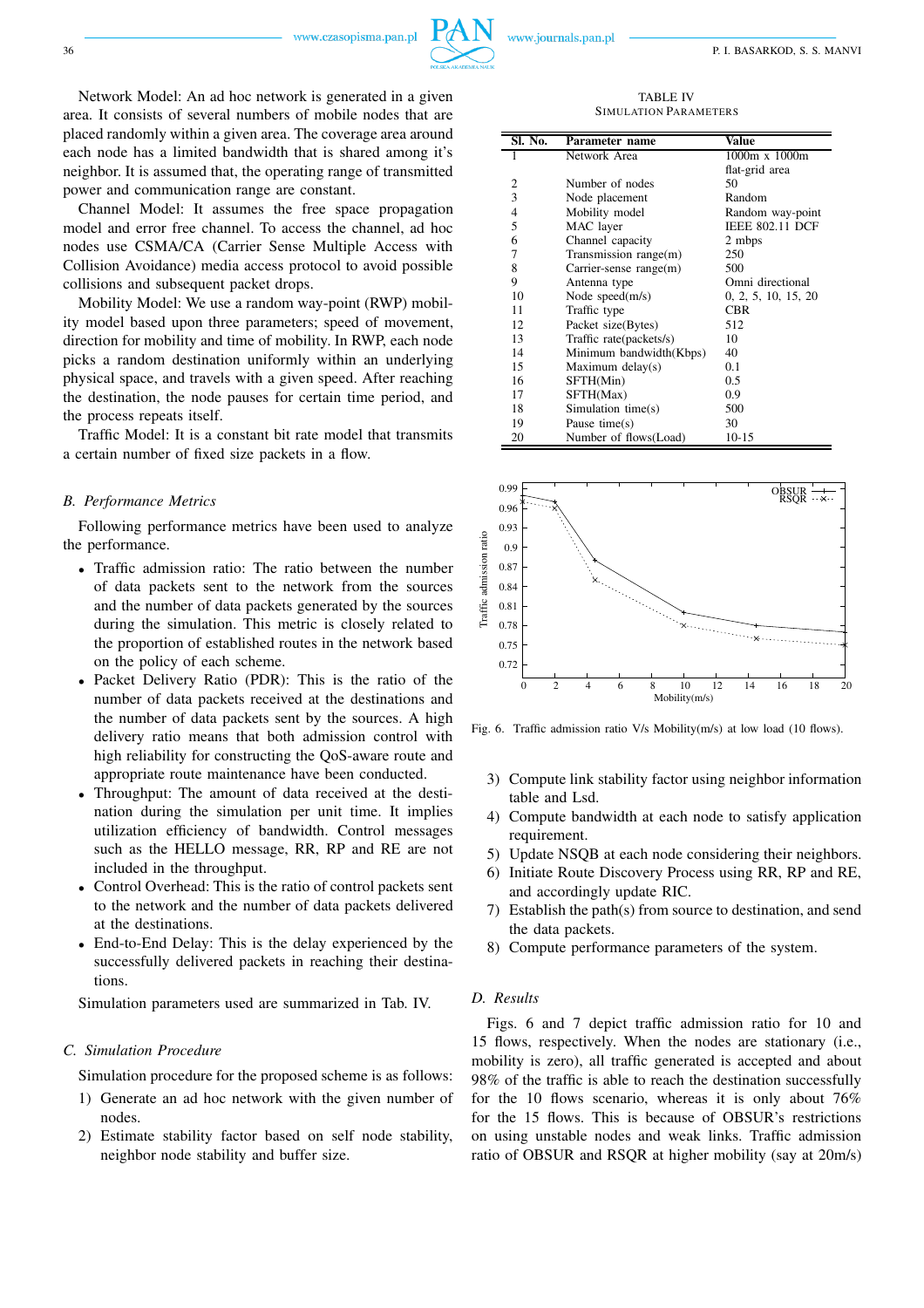

Fig. 7. Traffic admission ratio V/s Mobility(m/s) at high load (15 flows).



Fig. 8. Packet delivery ratio V/s Mobility(m/s)at low load (10 flows).



Fig. 9. Packet delivery ratio V/s Mobility(m/s)at high load (15 flows).



Fig. 10. Normalized control overhead V/s Mobility(m/s)at low load (10 flows).

are reduced from 78% and 75% to 56% and 53% for low (10 flows) and high (15 flows) loads, respectively. The admission of connections are low due to node mobility causing unstable links. However, we observe that OBSUR performs better compared to RSQR.

The packet delivery ratio of OBSUR and RSQR is presented in Figs. 8 and 9. For low and high loads, the values are 98% and 96%, respectively. It is observed that mobility and load variation will not restrict maintaining high values of PDR, which is very much essential to assure high level of QoS. The reasons to achieve high PDR in OBSUR are, (1) use of high stable nodes, high buffer size and longer link life time, (2) reduced control overhead, and (3) maintaining route cache at every node which avoids unnecessary route discovery.

Figs. 10 and 11 represent the normalized control overhead for the increase in mobility for the OBSUR and RSQR protocols. The increase in control overhead at higher mobility is because of frequent link and route failures and also due to QoS violations. As route selection in OBSUR is based upon stable nodes, strong links and higher buffer size, number of route recoveries and hence control overhead encountered are generally less compared to RSQR at low and high mobility. In OBSUR, every node maintains and updates it's route cache frequently, hence usage of control packets is reduced. During low loads, RSQR has 28% control overhead at 20 m/s mobility,

where as it is only 23% in OBSUR. The control overhead in OBSUR and RSQR is more at high load condition as shown in Fig. 11. It is 32% in RSQR and 28% in OBSUR.

In Figs. 12 and 13, the end-to-end delay decreases with increased mobility. It can be seen that average delay values are 0.013sec and 0.012sec for RSQR and OBSUR, respectively at low load, where as these values are 0.022sec and 0.019sec at higher loads. This supports the fact that OBSUR has lower delay compared to RSQR.

Throughput measures the effectiveness of a routing protocol in the network. It is the amount of data received at the destination and implies utilization efficiency of bandwidth as the simulation time progresses. OBSUR has the high throughput at minimum size of network as shown in Fig. 14. Control messages such as the HELLO message, RR, RP and RE are not included in the throughput analysis for simplicity. It is observed from Fig. 14 that the throughput value is well above 97%.

## IV. CONCLUSIONS

Bandwidth and stability are the important QoS metrics among several QoS parameters, which are helpful in providing QoS routing for data sensitive and long duration applications. Establishment of a bandwidth and stability constrained path from source to destination in MANETs depends on life time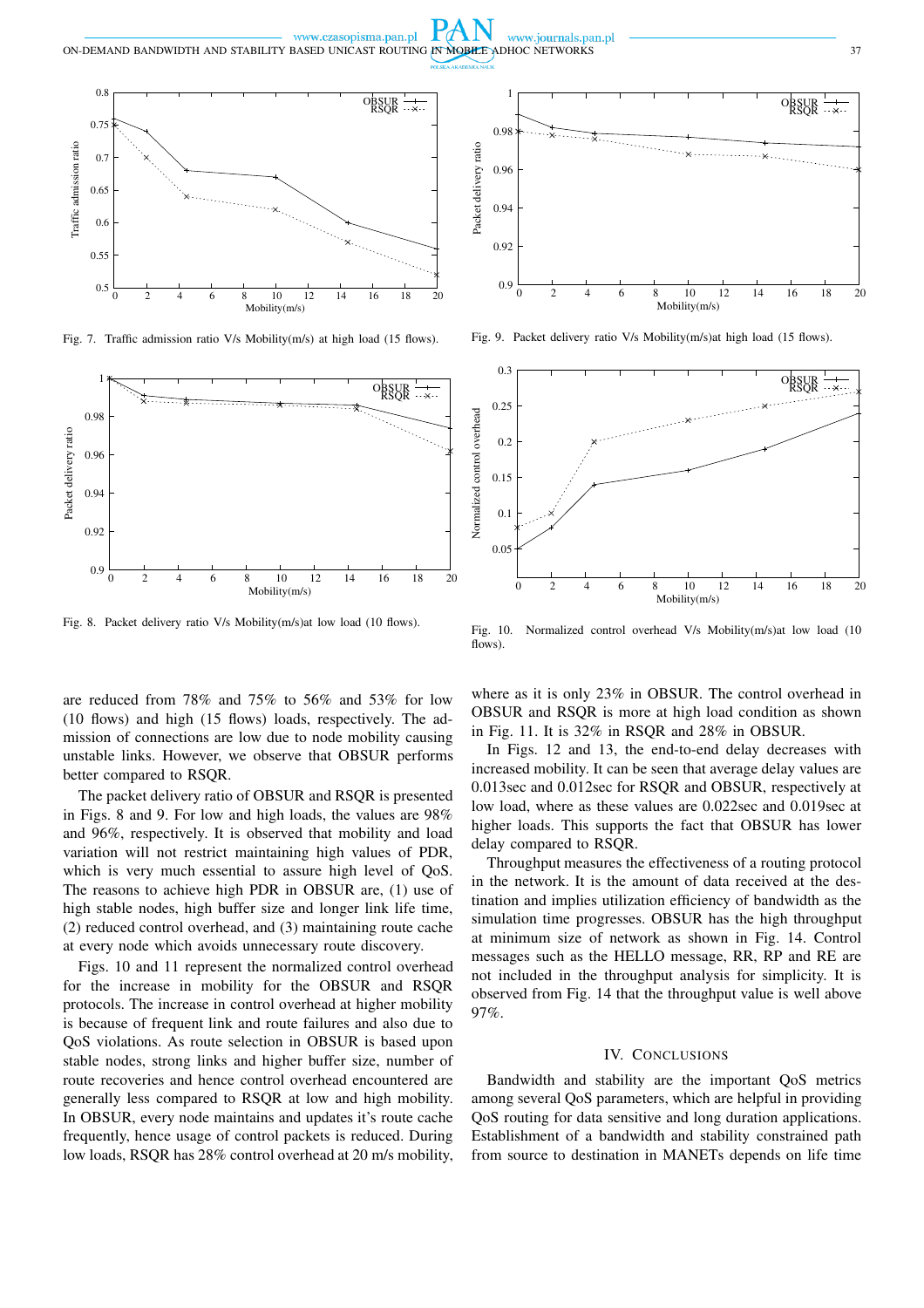





Fig. 11. Normalized control overhead V/s Mobility(m/s)at high load (15 flows).



Fig. 12. End-to-End delay in sec. V/s Mobility(m/s)at low load (10 flows).

of the intermediate nodes and link present in the established path and stability of the connected nodes. Node stability factor is computed based on a node movement as well as its neighbor movement with reference to given reference point in a time interval. Link stability factor and buffer levels are also used to support stability factor calculations. In addition to finding the stability factor, a node estimates bandwidth. The selected bandwidth satisfying links going through stable nodes are used for routing the multimedia applications. Simulation results show that there is an improvement in terms of traffic admission ratio, control overhead, packet delivery ratio, end to end delay and throughput as compared to Route Stability Based QoS Routing (RSQR) in MANETs. The work can be extended to find multicast paths for group communication as well as perform cross layer operations with media access layer while routing by using buffer level and link variations.

Practical implementation of the scheme is addressed as follows. The scheme can be implemented on a Linux based mobile nodes by using application programming interfaces (API). The possible implementation may be done as follows. (1) Ad hoc routing scheme can be provided as an API above the kernel space. (2) Bandwidth estimation, stability, and buffer models may be implemented in kernel space and be provided as API's, (3) the data bases can be created in the kernel space except routing data base, which may be



Fig. 13. End-to-End delay in sec. V/s Mobility(m/s)at high load (15 flows).



Fig. 14. Throughput in percentage V/s Simulation time(s).

available above kernel space (user space). The software may comprise of user-space library and protocol dependent kernel modules. Routing functionality consists of following parts: parameters estimation (bandwidth, stability, buffers), routing database creation and maintenance, packet forwarding and packet routing.

#### **REFERENCES**

- [1] N. Nikaein and C. Bonnet, "Improving routing and network performance in mobile ad hoc networks using quality of nodes," in *Proceedings of Wireless Optimization (WiOpt)*, Sophia-Antipolis, France, 2003.
- E. Royer and T. Chai-Keong, "A review of current routing protocols for ad hoc mobile wireless networks," *IEEE Personal Communications*, vol. 6, no. 2, pp. 46–55, 1999.
- [3] J. Augustine, G. Pandurangan, P. Robinson, and E. Upfal, "Towards robust and efficient computation in dynamic peer-to-peer networks," in *Proceedings of the Twenty-Third Annual ACM-SIAM Symposium on Discrete Algorithms (SODA '12)*, Kyoto, Japan, 2012.
- [4] R. C. Biradar, S. S. Manvi, and M. Reddy, "Link stability based multicast routing in MANET," *Elsevier International Journal on Computer Networks*, vol. 54, no. 7, pp. 1183–1196, 2010.
- [5] G. Chauhan and S. Nandi, "QoS aware stable path routing (QASR) protocol," in *Proceedings of First International Conference on Emerging Trends in Engineering and Technology*, Nagpur, India, 2008, pp. 202– 207.
- [6] F. Kuhn, N. Lynch, and R. Oshman, "Distributed computation in dynamic networks," in *Proceedings of the 42nd ACM symposium on Theory of computing (STOC-10)*, Cambridge, Massachusetts, USA, 2010.
- [7] G. Carofiglio, C. F. Chiasserini, M. Garettoy, and E. Leonardi, "Route stability in MANETs under the random direction mobility model," *IEEE Transaction Mobile Computing*, vol. 8, no. 9, pp. 1167–1179, 2009.